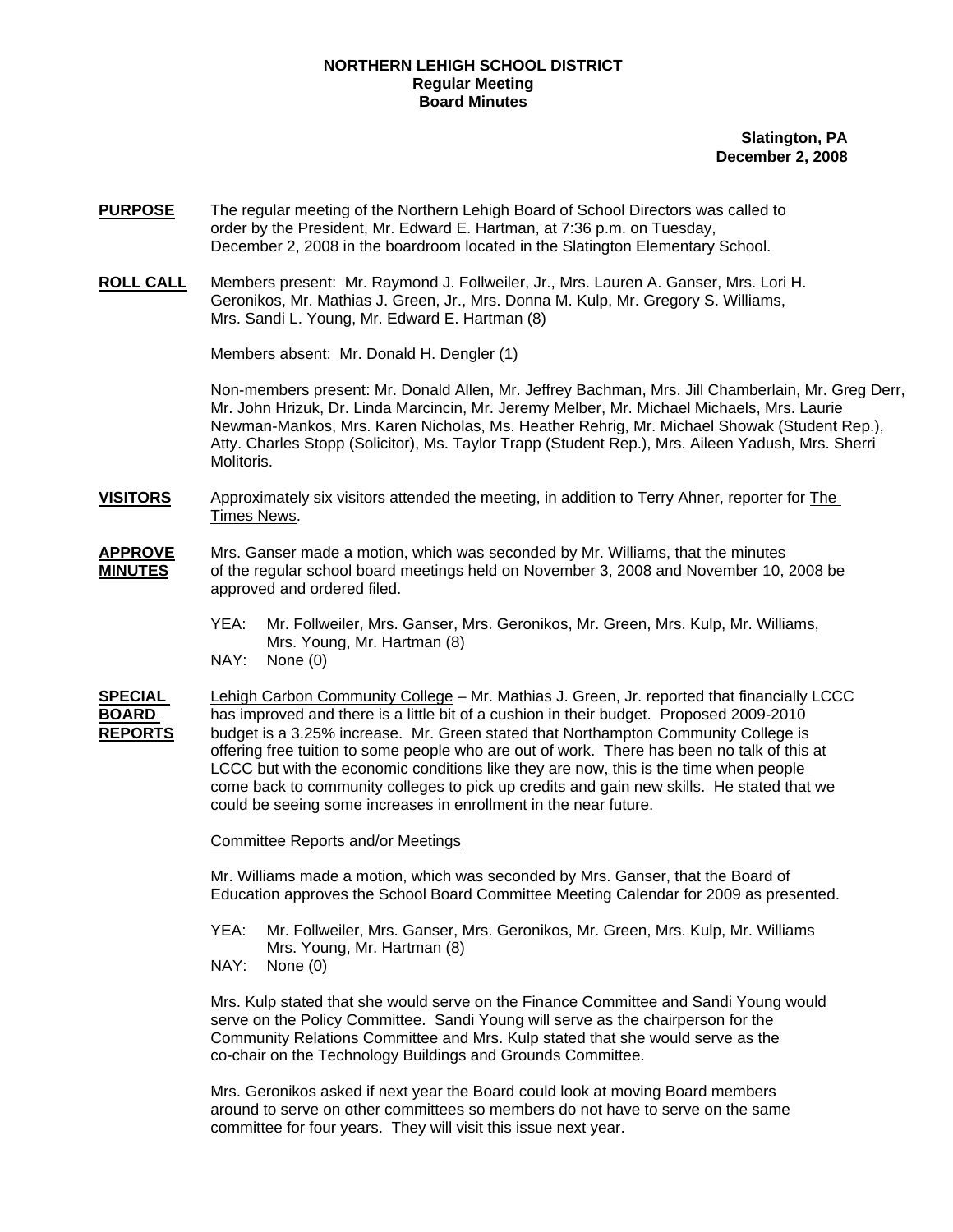| <b>SPECIAL</b>          |      | Mrs. Ganser made a motion, which was seconded by Mrs. Kulp that the Board of                                   |  |
|-------------------------|------|----------------------------------------------------------------------------------------------------------------|--|
| BOARD<br><b>REPORTS</b> |      | Education approves the School Board Committee Meeting List for 2009 as presented.                              |  |
| (cont.)                 | YEA: | Mr. Follweiler, Mrs. Ganser, Mrs. Geronikos, Mr. Green, Mrs. Kulp, Mr. Williams<br>Mrs. Young, Mr. Hartman (8) |  |
|                         | NAY: | None (0)                                                                                                       |  |

Mr. Hartman stated that he attended a PSBA meeting in November at Parkland. The discussion was on legislative platforms for 2009. He stated that Governor Rendell has imposed a hiring freeze at the present time and that he was unaware of this. He further stated the three issues local school districts wanted PSBA to look into was; relief from the prevailing wage and separation act, increase state contributions for special

education services and expand waiver from mandates to create more efficient school systems spending of local tax dollars and student achievement.

## Student Representatives to the Board Report

 Mr. Michael Showak and Mrs. Taylor Trapp distributed their written student representative report and verbally reported on its contents.

Business Manager's Report – Mr. Jeremy G. Melber stated that the AFR was submitted and accepted. The auditors were in and completed the single audit. He met with LCCC and their budget has a 3.6% increase. LCTI and CLIU are projecting a 3 ½ to 4% increase. He reminded board members of the finance committee meeting this week and stated discussion will be on auditors suggested changes in the general fund and the tax collectors request letter.

Superintendent's Report – Mr. Michael W. Michaels

Mr. Michaels said that Mr. Melber is the district office liaison for the food drive and he is also the contact person for the toys for tots drive.

Mr. Melber is setting up a meeting with the director of LCTI and their business manager to review finances. He is also setting up a meeting with Jack Houser from CLIU#21, Laurie Newman-Mankos and Mr. Michaels to review their budget.

In November he received a letter from the US Department of Education and PA Department of Education stating that the district is in total compliance with IDEA. He commended Laurie Newman-Mankos on the great job she is doing.

Mr. Michaels thanked First Student's mechanic, bus drivers and station chief on their efforts this morning with the bus that caught on fire. The district will be issuing thank you letters to First Student personnel and the local fire departments that responded to the fire.

Mr. Hartman stated that the board was in executive session prior to tonight's regular school board meeting to discuss personnel issues.

**PERSONNEL** Mr. Williams made a motion, which was seconded by Mrs. Kulp, that the Board of Education approves the following personnel items:

Content Approve the following list of employees as Content Area Coordinators for the 2008-2009 Area school year. Stipend for this position is \$1,800 per year and is funded through the Project 720 Coordinators Grant. This is one of the Project 720 initiatives for the next three years.

> Christine Leslie – Science James Yadush – Social Studies Renee Evans – English Gregory King – Mathematics Stephen Drake – Applied Arts Tanya Simms – Wellness/Fitness (K-12) Erwin Pruztman – Business/Technology Sharon Hunsicker – Special Education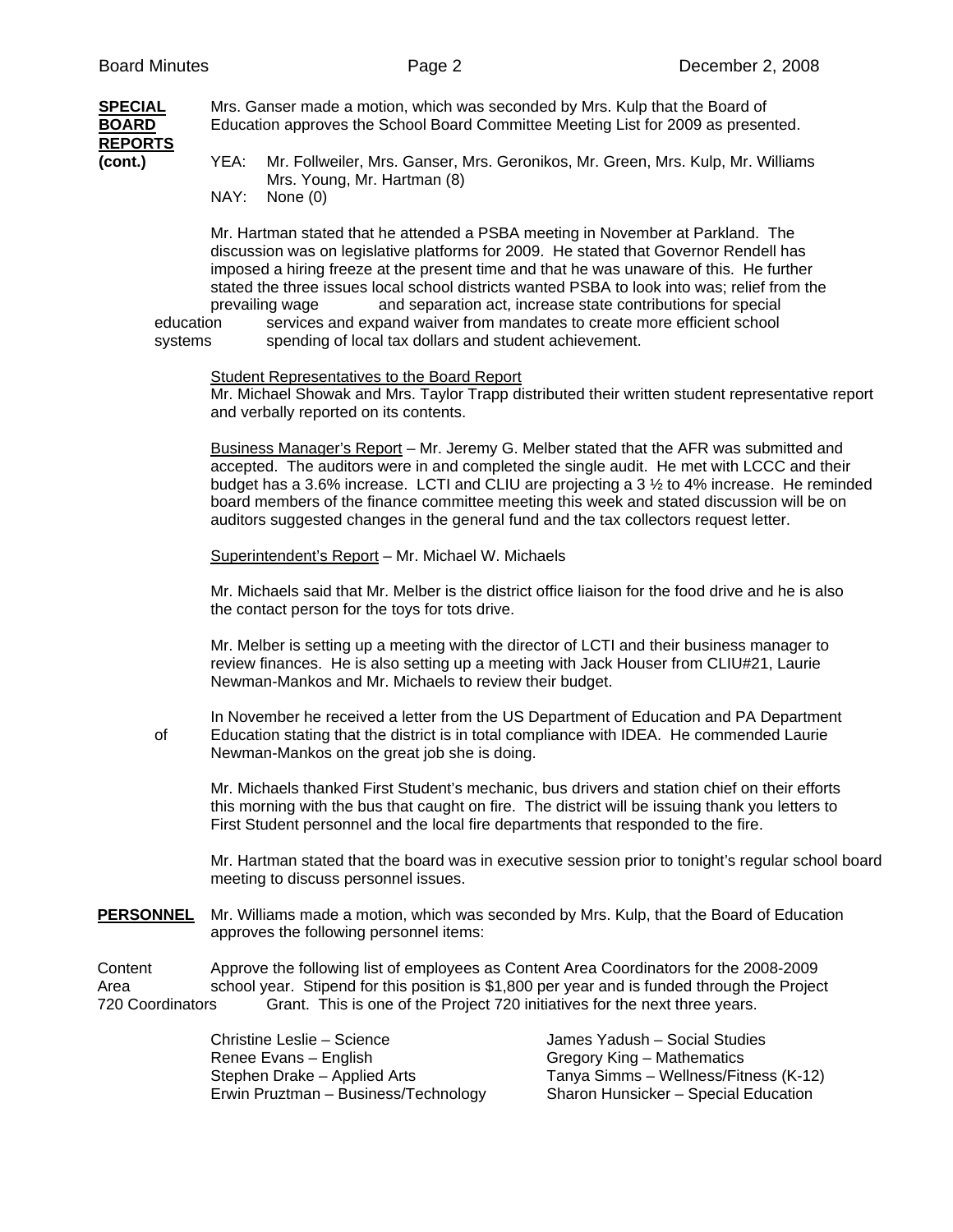| <b>PERSONNEL</b><br>(cont.)<br>Substitute-<br>Instructional | Approve the following substitute teachers for the 2008-2009 school year at the 2008-2009<br>substitute teacher rates as approved on the Supplementary Personnel Salary Schedule:                                                                                                                                           |                                                                                                                                                                                                                                                                                                                                                                                                                                                                                                                                  |                                                                                                                                                                                                                |  |  |
|-------------------------------------------------------------|----------------------------------------------------------------------------------------------------------------------------------------------------------------------------------------------------------------------------------------------------------------------------------------------------------------------------|----------------------------------------------------------------------------------------------------------------------------------------------------------------------------------------------------------------------------------------------------------------------------------------------------------------------------------------------------------------------------------------------------------------------------------------------------------------------------------------------------------------------------------|----------------------------------------------------------------------------------------------------------------------------------------------------------------------------------------------------------------|--|--|
|                                                             | Kristin Keiser - Elementary<br>Timothy Noble* - Physics<br>Amy Kresge - Elementary                                                                                                                                                                                                                                         | *Pending Verification of Missing Personnel File Items/Clearances                                                                                                                                                                                                                                                                                                                                                                                                                                                                 |                                                                                                                                                                                                                |  |  |
| Non-<br>Instructional<br>Aides                              | Approve the following individuals as substitute aides for the 2008-2009 school year at the<br>2008-2009 substitute rates as approved on the Supplementary Personnel Salary Schedule:                                                                                                                                       |                                                                                                                                                                                                                                                                                                                                                                                                                                                                                                                                  |                                                                                                                                                                                                                |  |  |
|                                                             | Noel Dimmick* - Clerical Aide<br>Kathy Hughes - Clerical and Teachers Aide<br>Catherine Smith* - Clerical and Teachers Aide<br>*Pending Verification of Missing Personnel File Items/Clearances                                                                                                                            |                                                                                                                                                                                                                                                                                                                                                                                                                                                                                                                                  |                                                                                                                                                                                                                |  |  |
| Cafeteria                                                   | Approve the following individuals as substitute cafeteria workers for the 2008-2009 school<br>year at the 2008-2009 substitute rates as approved on the Supplementary Personnel Salary<br>Schedule:                                                                                                                        |                                                                                                                                                                                                                                                                                                                                                                                                                                                                                                                                  |                                                                                                                                                                                                                |  |  |
|                                                             | Noel Dimmick*<br>Deborah Kuhns<br>*Pending Verification of Missing Personnel File Items/Clearances                                                                                                                                                                                                                         |                                                                                                                                                                                                                                                                                                                                                                                                                                                                                                                                  |                                                                                                                                                                                                                |  |  |
| Family<br>Medical<br>Leave<br>A. Zeiser                     | Approve the request of Amy Zeiser, Middle School Special Education Teacher, to take a family<br>medical leave beginning November 3, 2008. Ms. Zeiser needed this time to recover from an<br>injury. She has since returned to work effective November 24, 2008.                                                            |                                                                                                                                                                                                                                                                                                                                                                                                                                                                                                                                  |                                                                                                                                                                                                                |  |  |
| Co-Curricular<br>Volunteers<br>2009-2010                    | Robert Sutjak Jr.<br>Amy Zeiser                                                                                                                                                                                                                                                                                            | <b>Assistant Football Coach</b><br><b>Assistant Cross Country Coach</b>                                                                                                                                                                                                                                                                                                                                                                                                                                                          |                                                                                                                                                                                                                |  |  |
| Unpaid<br>Volunteers                                        | Approve the following unpaid volunteer aide in the Slatington Elementary School for the<br>2008-2009 school year: Kathy Yelinek                                                                                                                                                                                            |                                                                                                                                                                                                                                                                                                                                                                                                                                                                                                                                  |                                                                                                                                                                                                                |  |  |
| Co-Curricular<br>Appointments<br>2009-2010                  | Joe Tout<br>Steve Hluschak<br>Mark Lavine<br>Andrew Lynn<br>Dan Blazosky<br>Mark Hoffman<br><b>Terry Bowman</b><br>Alden Farber<br>Jessica Schoenberger<br>Kelly Follweiler<br>Cynthia Fritzinger<br>Dave Oertner<br><b>Beth Case</b><br>John Sitaras<br>Candice Longworth<br><b>ROLL CALL:</b><br>YEA:<br>Mr. Hartman (7) | Head Football Coach<br>Asst. Football Coach<br>Asst. Football Coach<br>Asst. Football Coach<br>Asst. Football Coach<br>Asst. Football Coach<br>Asst. Football Coach-Shared Stipend<br>Asst. Football Coach-Shared Stipend<br><b>Head Field Hockey Coach</b><br>Asst. Field Hockey Coach<br>Middle School Field Hockey Coach<br><b>Head Cross Country Coach</b><br>Asst. Cross Country Coach<br>Head Boys Soccer Coach<br>Asst. Boys Soccer Coach<br>Mrs. Ganser, Mrs. Geronikos, Mr. Green, Mrs. Kulp, Mr. Williams, Mrs. Young, | \$6,674.73<br>\$4,337.92<br>\$4,337.92<br>\$4,337.92<br>\$4,337.92<br>\$4,337.92<br>\$2,168.96<br>\$2,168.96<br>\$3,998.99<br>\$2,598.86<br>\$2,547.40<br>\$3,998.99<br>\$2,598.86<br>\$4,824.60<br>\$2,680.34 |  |  |
|                                                             | NAY:<br>Mr. Follweiler (1)<br>Motion Carried.                                                                                                                                                                                                                                                                              |                                                                                                                                                                                                                                                                                                                                                                                                                                                                                                                                  |                                                                                                                                                                                                                |  |  |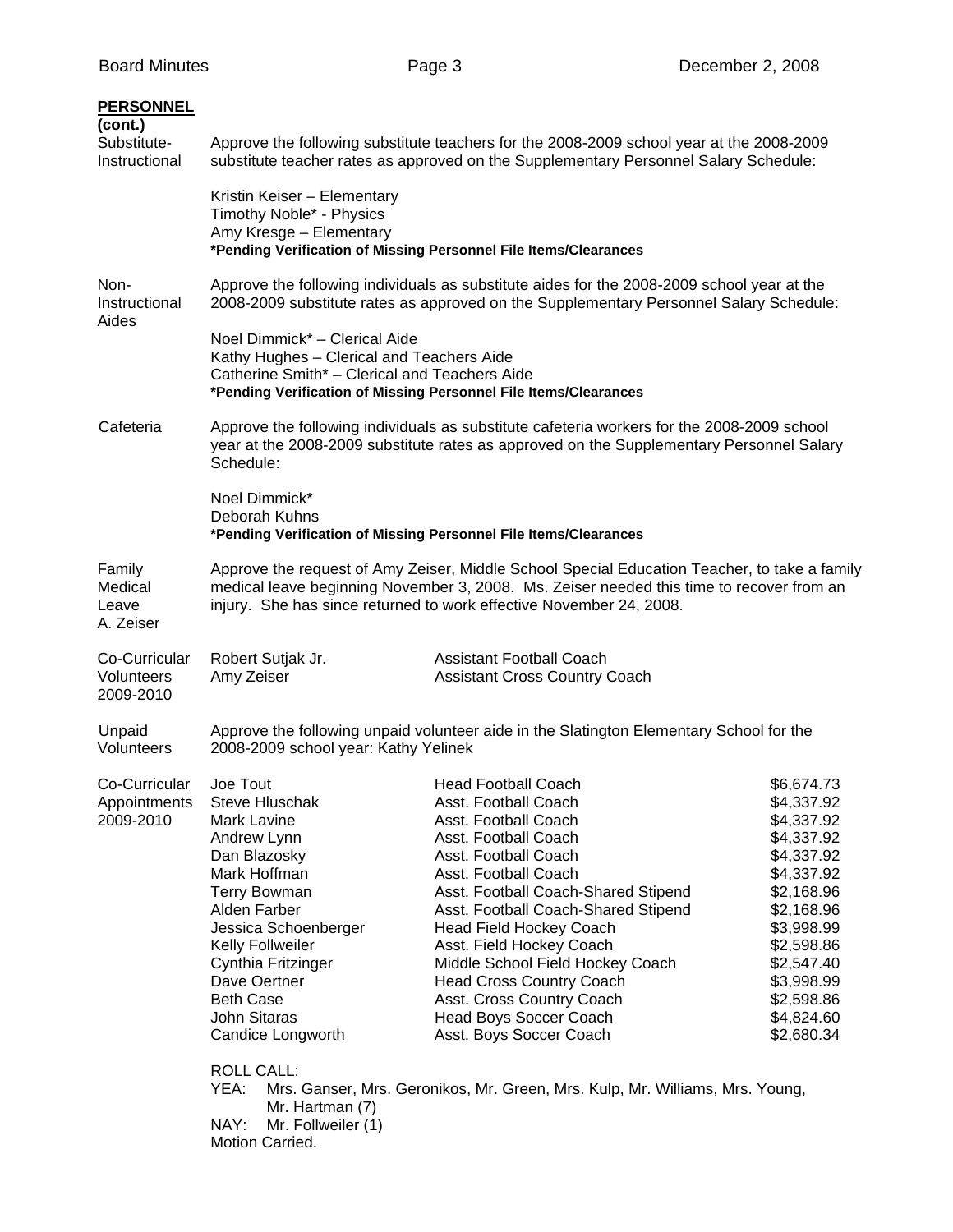| <b>POLICY</b>                                                                                                 | Mrs. Ganser made a motion, which was seconded by Mrs. Geronikos, that the Board of<br>Education approves the following policy items:                                                                                                                                                                                                                                                                                                                                                      |  |  |
|---------------------------------------------------------------------------------------------------------------|-------------------------------------------------------------------------------------------------------------------------------------------------------------------------------------------------------------------------------------------------------------------------------------------------------------------------------------------------------------------------------------------------------------------------------------------------------------------------------------------|--|--|
| Homebound<br>Instruction<br>November 7,<br>to return to<br>week of homebound<br>on or about January 13, 2009. | It is recommended that the Board of Education grant homebound instruction for an<br>11 <sup>th</sup> grade student, Student No. 1012600, for 2.5 hours per week, effective November 18,<br>2008. This student was granted 5 hours per week homebound instruction on<br>2008 and, effective November 18, 2008, the doctor has released the student<br>school for half days. The student will continue on 2.5 hours per<br>instruction until full release from the doctor anticipated to be |  |  |
|                                                                                                               | It is recommended that the Board of Education grant homebound instruction for a $12th$ grade<br>student, Student No. 0990330, for five hours per week, effective November 10, 2008 and<br>continuing until approximately December 15, 2008.                                                                                                                                                                                                                                               |  |  |
|                                                                                                               | It is recommended that the Board of Education grant homebound instruction for a 10 <sup>th</sup> grade<br>student, Student No. 1103000, for five hours per week, effective November 18, 2008 and<br>continuing until approximately February 15, 2009.                                                                                                                                                                                                                                     |  |  |
|                                                                                                               | YEA:<br>Mr. Follweiler, Mrs. Ganser, Mrs. Geronikos, Mr. Green, Mrs. Kulp, Mr. Williams,<br>Mrs. Young, Mr. Hartman (8)<br>NAY:<br>None (0)                                                                                                                                                                                                                                                                                                                                               |  |  |
| <b>CURRIC-</b><br><b>ULUM AN</b><br><b>INSTRUC-</b>                                                           | Mr. Williams made a motion, which was seconded by Mrs. Geronikos, that the Board of<br>Education approves the following curriculum and instruction item:                                                                                                                                                                                                                                                                                                                                  |  |  |
| <b>TION</b><br><b>HS Programs</b><br>Of Study<br><b>Book</b>                                                  | Approve the High School Program of Studies Book for the 2009-2010 school year as<br>presented and recommended by administration. (Distributed to Board Members Only)                                                                                                                                                                                                                                                                                                                      |  |  |
|                                                                                                               | YEA:<br>Mr. Follweiler, Mrs. Ganser, Mrs. Geronikos, Mr. Green, Mrs. Kulp, Mr. Williams,<br>Mrs. Young, Mr. Hartman (8)<br>NAY:<br>None $(0)$                                                                                                                                                                                                                                                                                                                                             |  |  |
| <b>NEW</b><br><b>BUSINESS</b>                                                                                 | Mrs. Geronikos talked about the Breakfast with Santa being held at Slatington Elementary<br>School by the Education Foundation on Saturday morning. She further stated that the<br>Education Foundation received a grant for the Bigs and Littles program which will be<br>reinstated this year.                                                                                                                                                                                          |  |  |
|                                                                                                               | Mr. Williams talked about the PBS reading program offered weekly at Peters. He said it was<br>a wonderful program. His children received free books each week. He thanked the people<br>behind the scenes that work to make these kinds of things available to the students within our<br>district.                                                                                                                                                                                       |  |  |
|                                                                                                               | Mrs. Ganser made a motion, which was seconded by Mr. Follweiler, that the December 8,<br>2008 regular school board meeting be canceled.                                                                                                                                                                                                                                                                                                                                                   |  |  |
|                                                                                                               | YEA:<br>Mr. Follweiler, Mrs. Ganser, Mrs. Geronikos, Mrs. Kulp, Mr. Williams, Mrs. Young,<br>Mr. Hartman (7)<br>NAY:<br>Mr. Green (1)                                                                                                                                                                                                                                                                                                                                                     |  |  |
|                                                                                                               | Ms. Trapp stated that the high school is having a winter clothing drive from December $15^{th}$ –<br>19 <sup>th</sup> . Used clothing can be dropped off at any district building.                                                                                                                                                                                                                                                                                                        |  |  |
| /High<br>January.                                                                                             | Mr. Allen asked if a decision could be made on the hiring of the Transition Middle<br>School<br>School Assistant Principal. The Board stated that this issue will be dealt with in                                                                                                                                                                                                                                                                                                        |  |  |

 Mrs. Geronikos stated that she feels the assistant principal position is something that needs to be acted on early in January because she is concerned that there is some stuff not getting dealt with because the buildings are without an assistant principal. Mr. Williams stated that he feels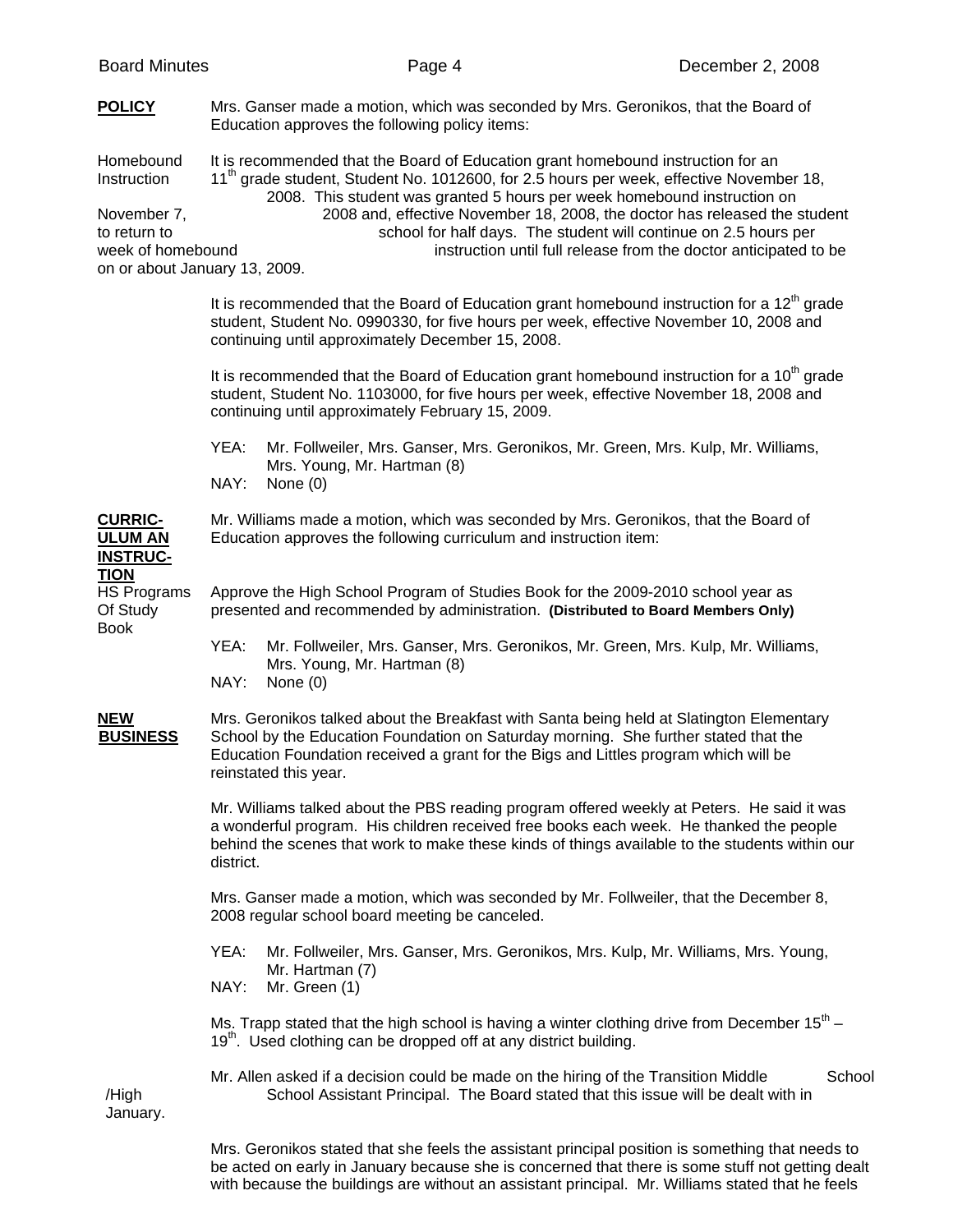| <b>NEW</b><br><b>BUSINESS</b><br>(cont.)<br>make      | most of the Board members know how they are going to vote on this issue and if they don't<br>already know then what information are they looking for. He feels the Board should make a plan<br>of attack and deal with making this decision because currently he feels the Board is just not<br>dealing with this issue and he has a concern with that. Mrs. Geronikos agreed and stated that<br>she is ready to make a decision tonight. Mr. Green stated that he is not ready to vote on this<br>issue. He has made up his mind but was not prepared to make a statement tonight because he<br>did not bring along the information that the high school and middle school administration<br>prepared for the Board. He would like to further review that information and be prepared to<br>a presentation when this issue comes for a vote. |  |  |  |  |
|-------------------------------------------------------|-----------------------------------------------------------------------------------------------------------------------------------------------------------------------------------------------------------------------------------------------------------------------------------------------------------------------------------------------------------------------------------------------------------------------------------------------------------------------------------------------------------------------------------------------------------------------------------------------------------------------------------------------------------------------------------------------------------------------------------------------------------------------------------------------------------------------------------------------|--|--|--|--|
|                                                       | Mr. Michaels said that a few weeks back he stated that he would be willing to talk about this<br>issue in January. He also has some concerns that he wants to share at the Finance Committee<br>Meeting this week. He further stated that he is feeling pressure from some that if he says the<br>district is in need of the transition assistant principal that he is anti-taxpayer and if he says that<br>there is no need for the transition assistant principal that he is anti-education. He stated that this<br>is going to be a tough decision. He stated that how a Board member votes does not mean they<br>are anti-education or anti-taxpayer.                                                                                                                                                                                     |  |  |  |  |
| <b>FINANCIAL</b>                                      | Mr. Green made a motion, which was seconded by Mrs. Ganser, that the Board of Education<br>approves the following financial items:                                                                                                                                                                                                                                                                                                                                                                                                                                                                                                                                                                                                                                                                                                            |  |  |  |  |
| Abatements/<br>Exonerations                           | Approve abatement/exoneration requests of per capita taxes, for the residents that fall within<br>the guidelines, as presented.                                                                                                                                                                                                                                                                                                                                                                                                                                                                                                                                                                                                                                                                                                               |  |  |  |  |
| Financial<br>Reports                                  | Approve the Following Financial Reports:<br>General Fund month of June 2008 - Final Audited Report<br>NLMS Student Activities Account month of October<br><b>NLHS Student Activities Account months of October</b>                                                                                                                                                                                                                                                                                                                                                                                                                                                                                                                                                                                                                            |  |  |  |  |
| Payment Of<br><b>Bills</b>                            | Approve the Following List of Bills:<br>General Fund month of November<br>Cafeteria Fund month of November<br>Athletic Fund month of November<br>Refreshment Stand Fund month of November                                                                                                                                                                                                                                                                                                                                                                                                                                                                                                                                                                                                                                                     |  |  |  |  |
| 2008-2009<br><b>District Salary</b>                   | Approve the 2008-2009 Northern Lehigh District Salary Schedule as presented.                                                                                                                                                                                                                                                                                                                                                                                                                                                                                                                                                                                                                                                                                                                                                                  |  |  |  |  |
| Schedule                                              | YEA:<br>Mr. Follweiler, Mrs. Ganser, Mrs. Geronikos, Mr. Green, Mrs. Kulp, Mr. Williams,<br>Mrs. Young, Mr. Hartman (8)<br>NAY:<br>None (0)                                                                                                                                                                                                                                                                                                                                                                                                                                                                                                                                                                                                                                                                                                   |  |  |  |  |
| <u>LEGAL</u>                                          | Mr. Green made a motion, which was seconded by Mr. Williams, that the Board of Education<br>approves the following legal item:                                                                                                                                                                                                                                                                                                                                                                                                                                                                                                                                                                                                                                                                                                                |  |  |  |  |
| Appointment<br>School Board<br>Solicitor<br>Steckel & | Approve to appoint the law firm of Steckel & Stopp as solicitors for the Northern Lehigh<br>District for 2009 at a retainer fee of \$1.875.00. There is no increase over last year's fee.                                                                                                                                                                                                                                                                                                                                                                                                                                                                                                                                                                                                                                                     |  |  |  |  |
| Stopp                                                 | Mr. Follweiler, Mrs. Ganser, Mrs. Geronikos, Mr. Green, Mrs. Kulp, Mr. Williams,<br>YEA:<br>Mrs. Young, Mr. Hartman (8)<br>NAY:<br>None $(0)$                                                                                                                                                                                                                                                                                                                                                                                                                                                                                                                                                                                                                                                                                                 |  |  |  |  |
| <b>INFOR-</b><br><b>MATION</b>                        | Minutes of the Carbon Lehigh Intermediate Unit 21 Board of Directors meeting held on<br>October 20, 2008 was distributed.                                                                                                                                                                                                                                                                                                                                                                                                                                                                                                                                                                                                                                                                                                                     |  |  |  |  |
| CORR-<br><b>ESPON-</b><br><b>DENCE</b>                | Mr. Williams stated that the Board received a thank you card from Peters Elementary<br>staff members for the cake they received for American Education Week. Mr. Williams<br>also received information from PSBA on new bus idling regulations. Mrs. Ganser<br>stated<br>that all Board members received the CLIU Board Briefs.                                                                                                                                                                                                                                                                                                                                                                                                                                                                                                               |  |  |  |  |